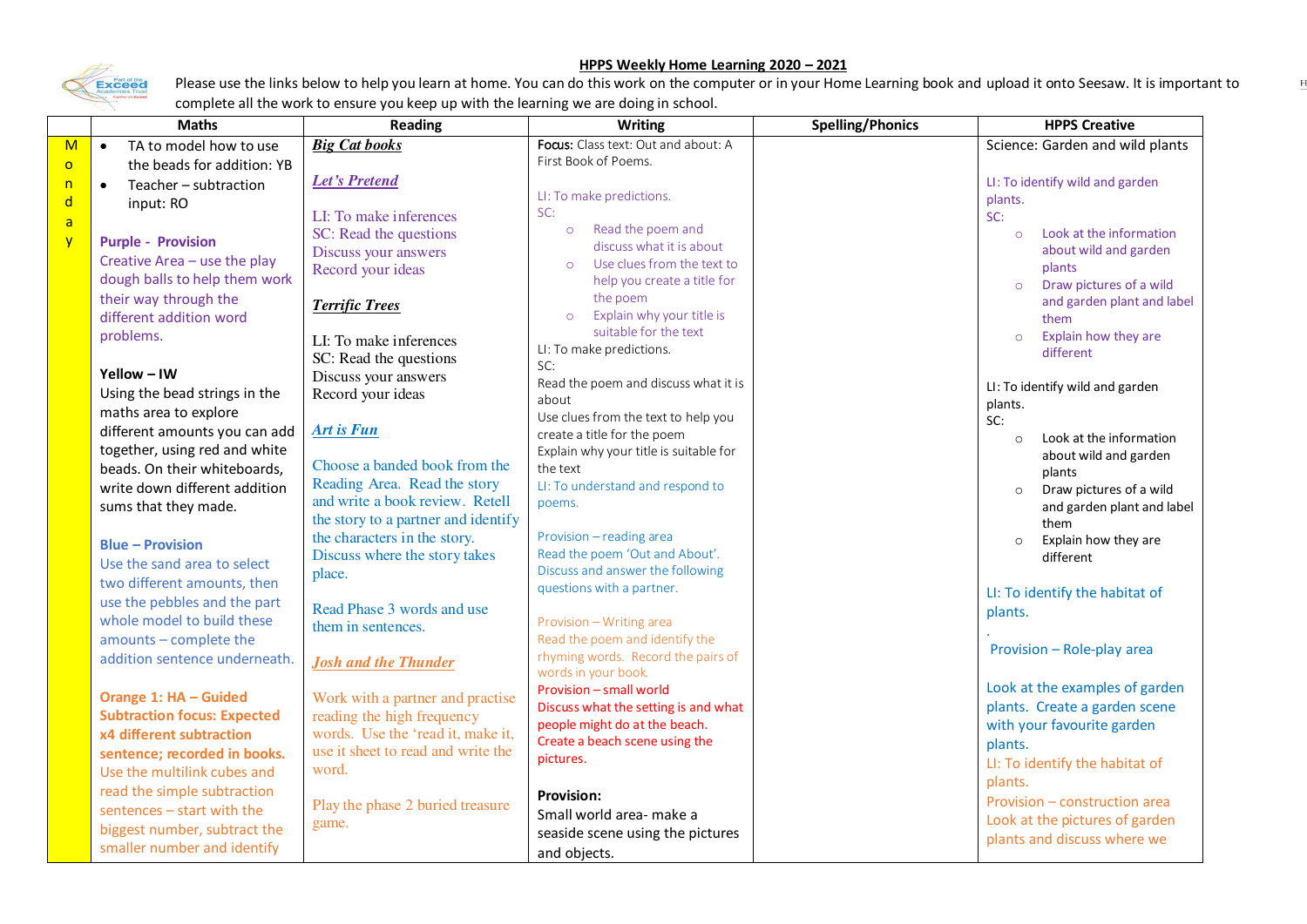|              | the amount left.                     | <b>Cat, Kid and Duck</b>          |                                      | might see them. Use the                |
|--------------|--------------------------------------|-----------------------------------|--------------------------------------|----------------------------------------|
|              |                                      |                                   |                                      |                                        |
|              |                                      | LI: To blend and read words and   | Write a description of a seaside     | construction materials to create       |
|              | Orange 2: LA - non book              | phrases.                          | setting                              | a park or garden scene. bank.          |
|              | related work                         |                                   |                                      |                                        |
|              | <b>Investigating with part whole</b> | Cut out the pictures and tick     | Paint a picture of a seaside.        | LI: To understand that there are       |
|              | models on the floor using            | them below the matching           |                                      | different types of plants.             |
|              | cubes - select a number from         | caption.                          | Construction area - build a          |                                        |
|              | 1-20 and place into each side        |                                   | seaside scene                        | Provision - Creative area              |
|              | of the part whole model, then        |                                   |                                      |                                        |
|              | use the cubes to build the           |                                   |                                      | Look at the pictures of garden         |
|              | $amounts - count$ the total.         |                                   |                                      | and wild plants. Choose one of         |
|              |                                      |                                   |                                      |                                        |
|              | <b>Extend: Write an addition</b>     |                                   |                                      | the pictures of plants to paint.       |
|              | sentence on whiteboards.             |                                   |                                      | <b>Provision:</b>                      |
|              |                                      |                                   |                                      | Use recyclable materials for junk      |
|              | <b>Red – Guided</b>                  |                                   |                                      | modelling - make a 3D plant            |
|              | Expected $-x2$ subtraction           |                                   |                                      |                                        |
|              | sentences; Recorded in books         |                                   |                                      | Use the construction materials         |
|              | Use the multilink cubes and          |                                   |                                      | to build a model of a garden or        |
|              | read the simple subtraction          |                                   |                                      | park.                                  |
|              | sentences - start with the           |                                   |                                      |                                        |
|              | biggest number, subtract the         |                                   |                                      | Draw/paint pictures of plants.         |
|              | smaller number and identify          |                                   |                                      |                                        |
|              | the amount left.                     |                                   |                                      | Draw different habitats for            |
|              |                                      |                                   |                                      | plants and describe the                |
|              |                                      |                                   |                                      | environments.                          |
|              |                                      |                                   |                                      |                                        |
|              |                                      |                                   |                                      |                                        |
|              |                                      |                                   |                                      | Research types of plants found         |
|              |                                      |                                   |                                      | in hot places.                         |
|              |                                      |                                   |                                      |                                        |
|              | <b>Purple - Guided</b>               | <b>Big Cat books</b>              | Focus: Class text: Out and about: A  | Science: Garden and wild plants        |
| $\mathsf{u}$ | Recognise that subtraction is a      |                                   | First Book of Poems.                 |                                        |
| e            | difference between two               | <b>Let's Pretend</b>              |                                      | LI: To identify wild and garden        |
| $\mathsf S$  | numbers, recognise by                |                                   | LI: To understand and respond to     | plants.                                |
| $\sf d$      | counting on from where the           | LI: To read words with            | poems.<br>Provision - reading area   | Look at the pictures of plants and     |
| a            | difference starts - practice by      | contractions                      | Read the poem 'Seaside'. Discuss     | discuss which ones might be garden     |
| <b>y</b>     | subtracting the bigger number        |                                   | the following statements with a      | or wild. Sort the pictures of plants   |
|              | from the smaller to check            | Read the words and match them     | partner. Identify whether or not the | into the table.                        |
|              | answers.                             | to their contracted form. Discuss | statements are true or false.        |                                        |
|              |                                      | which letters are missing from    |                                      | LI: To identify the habitat of plants. |
|              | Yellow - non book related            | the contractions.                 | Provision - Reading area             | Provision - Role-play area             |
|              |                                      |                                   |                                      | Look at the examples of garden         |
|              | work                                 | <b>Terrific Trees</b>             | Read the poem 'Seaside' with a       | plants. Create a picture of a garden   |
|              | Investigating with part whole        |                                   | partner and discuss what actions     | scene with your favourite garden       |
|              |                                      |                                   |                                      |                                        |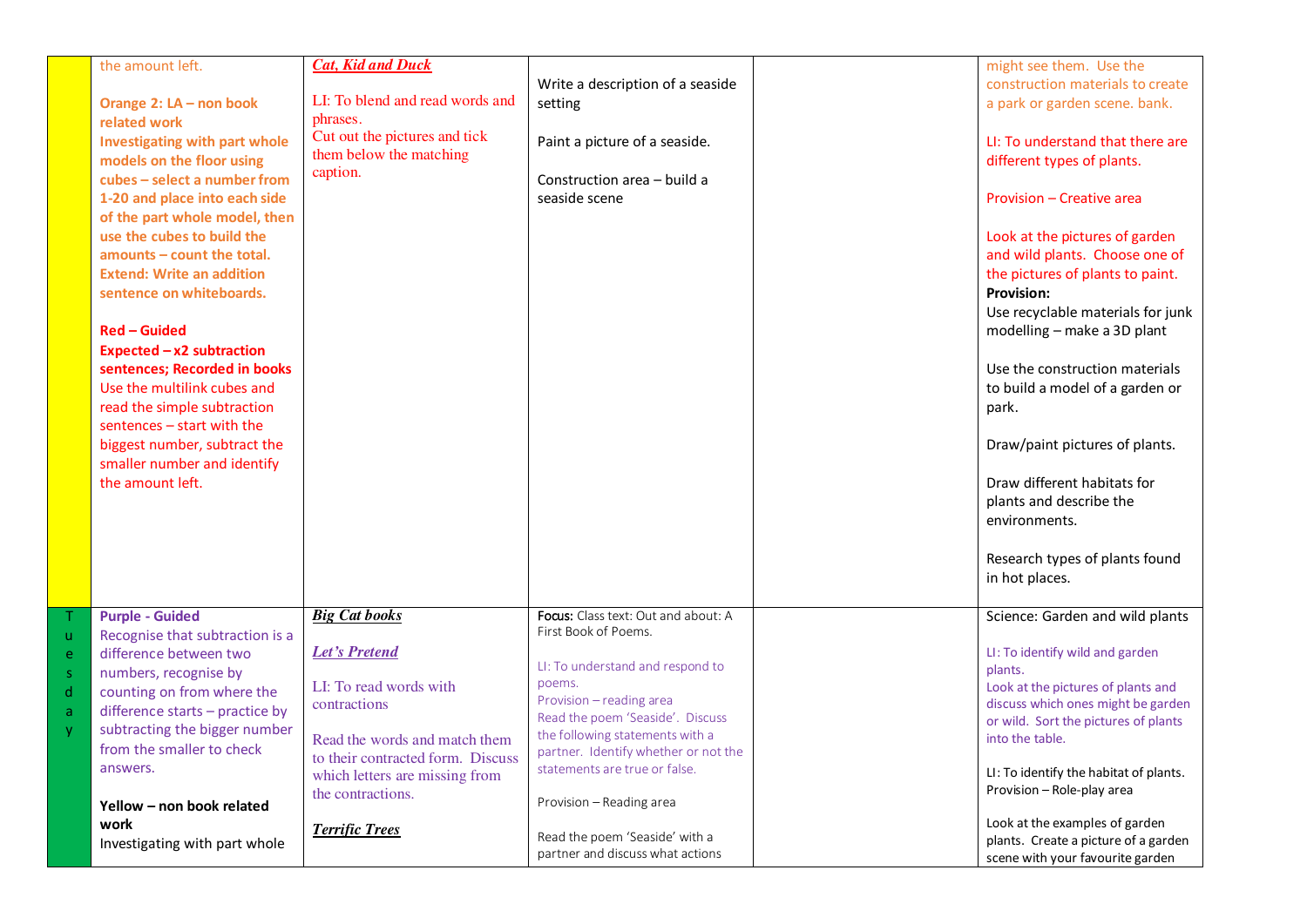| models on the floor using       | LI: To develop fluency in        | would be suitable for each sentence.   | plants.                            |
|---------------------------------|----------------------------------|----------------------------------------|------------------------------------|
| cubes - select a number from    | reading new words.               | Practise performing the poem using     | LI: To identify wild and garden    |
| 1-100 and place into each side  |                                  | actions.                               | plants.                            |
| of the part whole model, then   | Work with a partner to read the  |                                        | SC:                                |
| use the cubes to build the      | words and add sound buttons to   | LI: To make predictions.               | Look at the information<br>$\circ$ |
|                                 | them. Take turns to read the     | SC:                                    |                                    |
| amounts – count the total.      | words. Highlight the ones you    | Read the poem and<br>$\circ$           | about wild and garden              |
| Extend: Write an addition       | read correctly.                  | discuss what it is about               | plants                             |
| sentence on whiteboards.        |                                  | Use clues from the text to<br>$\Omega$ | Draw pictures of a wild<br>$\circ$ |
|                                 |                                  | help you create a title for            | and garden plant and               |
| <b>Blue - Guided</b>            | <b>Art is Fun</b>                | the poem                               | label them                         |
| <b>Expected x4 different</b>    |                                  | Explain why your title is<br>$\circ$   | Explain how they are<br>$\circ$    |
| subtraction sentence; working   | LI: To make inferences           | suitable for the text                  | different                          |
| with numbers between 20-        | SC: Read the questions           |                                        |                                    |
|                                 | Discuss your answers             | LI: To make predictions.               | LI: To identify wild and garden    |
| 30                              | Record your ideas                | SC:                                    |                                    |
| recorded in books.              |                                  | Read the poem and<br>$\circ$           | plants.                            |
| Use the multilink cubes and     | <b>Josh and the Thunder</b>      | discuss what it is about               | SC:                                |
| read the simple subtraction     |                                  | Identify key words<br>$\circ$          | Look at the information<br>$\circ$ |
| sentences - start with the      | LI: To make inferences           | Use clues from the text to<br>$\circ$  | about wild and garden              |
| biggest number, subtract the    | SC: Read the questions           | help you create a title for            | plants                             |
| smaller number and identify     | Discuss your answers             | the poem                               | Draw pictures of a wild<br>$\circ$ |
| the amount left.                | Record your ideas                |                                        | and garden plant and               |
|                                 |                                  | Provision - Creative area              | label them                         |
|                                 |                                  | Look at the seaside scene and          |                                    |
| <b>Orange 1: HA - Provision</b> | <b>Cat, Kid and Duck</b>         | discuss what you can see, what you     |                                    |
| Use the sand area to select     |                                  | might hear and feel. Draw and label    | LI: To identify the habitat of     |
| two different amounts, then     | Reading for pleasure             | your ideas.                            | plants.                            |
| use the pebbles and the part    |                                  |                                        | Provision                          |
| whole model to build these      |                                  | <b>Provision:</b>                      |                                    |
| amounts - complete the          | Read the story and complete a    | Small world area- make a               | Discuss the places where we        |
| addition sentence underneath.   | book review.                     |                                        | might find plants. Cut and stick   |
|                                 |                                  | seaside scene using the pictures       | the pictures of flowers, trees     |
|                                 | Play the phase 2 buried treasure | and objects.                           | and vegetables to make a           |
| Orange 2: LA - IW               | game.                            |                                        |                                    |
| Using the bead strings in the   |                                  | Write a description of a seaside       | garden scene.                      |
| maths area to explore           |                                  | setting                                |                                    |
| different amounts you can add   |                                  |                                        | <b>Provision:</b>                  |
| together, using red and white   |                                  | Paint a picture of a seaside.          | Use recyclable materials for junk  |
| beads. On their whiteboards,    |                                  |                                        | modelling - make a 3D plant        |
| write down different addition   |                                  | Construction area - build a            |                                    |
| sums that they made.            |                                  | seaside scene                          | Use the construction materials     |
|                                 |                                  |                                        | to build a model of a garden or    |
|                                 |                                  |                                        | park.                              |
| <b>Red - Provision</b>          |                                  |                                        |                                    |
| Creative Area - use the play    |                                  |                                        |                                    |
| dough balls to help them work   |                                  |                                        | Draw/paint pictures of plants.     |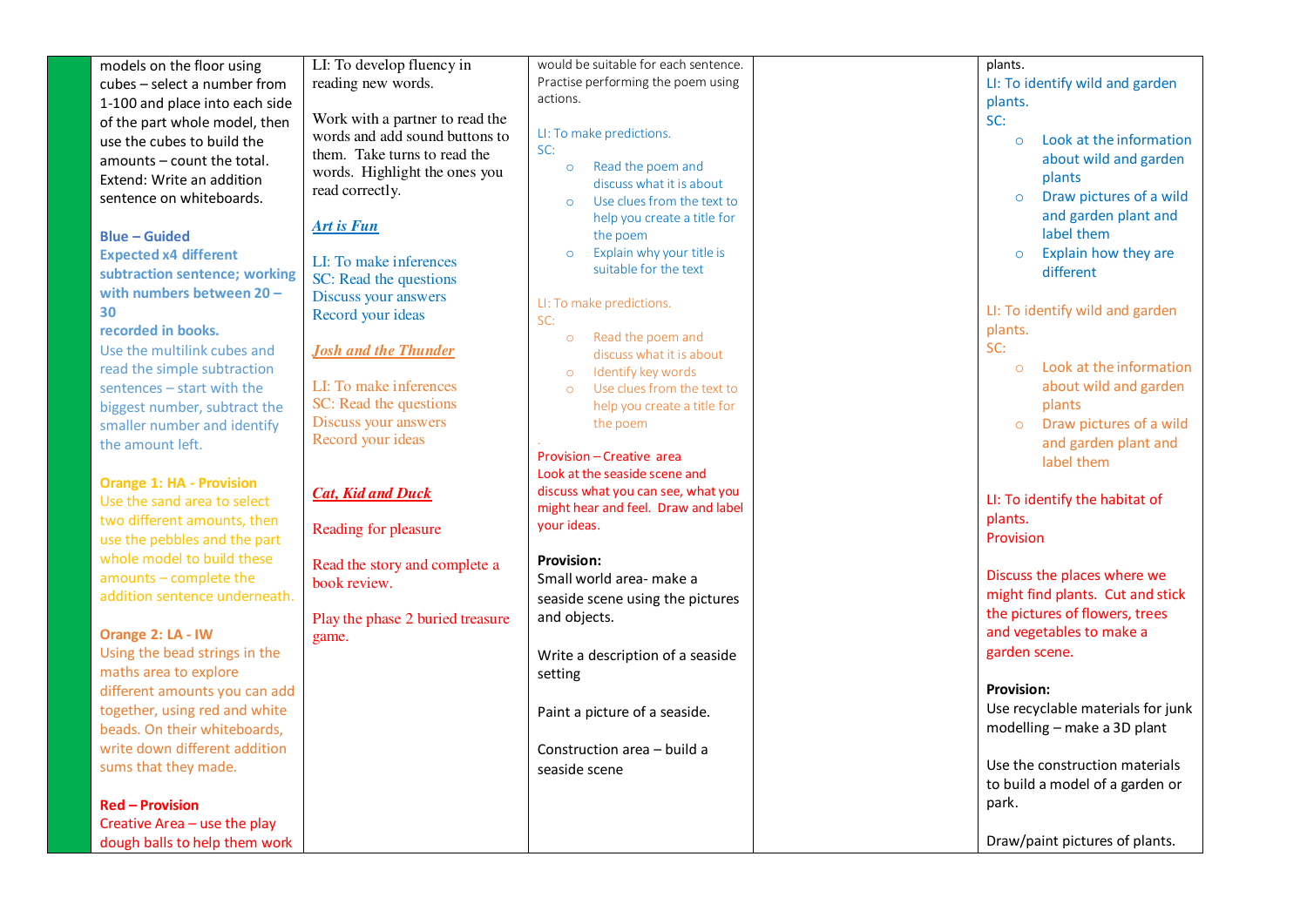|                                       | their way through the<br>different addition word<br>problems.                                                                                                                                                                                                                                                                                           |                                                                                                                                                                                                                                                                                                                                               |                                                                                                                                                                                                                                                                                                                                                                       | Draw different habitats for<br>plants and describe the<br>environments.<br>Research types of plants found<br>in hot places.                                                                                                                                                                      |
|---------------------------------------|---------------------------------------------------------------------------------------------------------------------------------------------------------------------------------------------------------------------------------------------------------------------------------------------------------------------------------------------------------|-----------------------------------------------------------------------------------------------------------------------------------------------------------------------------------------------------------------------------------------------------------------------------------------------------------------------------------------------|-----------------------------------------------------------------------------------------------------------------------------------------------------------------------------------------------------------------------------------------------------------------------------------------------------------------------------------------------------------------------|--------------------------------------------------------------------------------------------------------------------------------------------------------------------------------------------------------------------------------------------------------------------------------------------------|
| W<br>e<br>d<br>n,<br>e<br>s<br>ď<br>a | <b>Purple - IW</b><br>Using the bead strings in the<br>maths area to explore<br>different amounts you can add<br>together, using red and white<br>beads. On their whiteboards,<br>write down different addition<br>sums that they made.<br><b>Yellow - Guided</b><br>Recognise that subtraction is a<br>difference between two<br>numbers, recognise by | <b>Big Cat books</b><br><b>Let's Pretend</b><br>Work with a partner and play the<br>read and roll game. Both players<br>need a counter each. Roll a dice<br>and count the number of squares<br>along the row. Place counters on<br>the word and read the word.<br>Take turns to roll the dice and<br>read the words.<br><b>Terrific Trees</b> | Focus: Class text: Out and about: A<br>First Book of Poems.<br>Provision - Reading area<br>Read the poem 'Seaside' with a<br>partner and discuss what actions<br>would be suitable for each sentence.<br>Practise performing the poem using<br>actions.<br>LI: To understand and respond to<br>poems.<br>Provision - reading area<br>Read the poem 'Seaside'. Discuss | Science: Wild and garden plants<br>LI: To identify wild and garden<br>plants.<br>Whole class activity<br>Go on a plant hunt around the<br>school grounds to identify different<br>types of plants. Take photos of the<br>plants and create a tally of how<br>many of each type of plant you see. |
|                                       | counting on from where the<br>difference starts - practice by<br>subtracting the bigger number<br>from the smaller to check                                                                                                                                                                                                                             | LI: To read words with<br>contractions                                                                                                                                                                                                                                                                                                        | the following statements with a<br>partner. Identify whether or not the<br>statements are true or false.                                                                                                                                                                                                                                                              | <b>Provision:</b><br>Use recyclable materials for junk<br>modelling - make a 3D plant                                                                                                                                                                                                            |
|                                       | answers.<br>Blue - non book related work:<br>mixed ability with                                                                                                                                                                                                                                                                                         | Read the words and match them<br>to their contracted form. Discuss<br>which letters are missing from<br>the contractions.                                                                                                                                                                                                                     | Provision - Writing area<br>Read the poem and identify the<br>rhyming words. Record the pairs of<br>words in your book.                                                                                                                                                                                                                                               | Use the construction materials<br>to build a model of a garden or<br>park.                                                                                                                                                                                                                       |
|                                       | <b>Blue/Orange</b><br>Investigating with part whole<br>models on the floor using<br>cubes - select a number from<br>1-30 and place into each side                                                                                                                                                                                                       | <b>Art is Fun</b><br>LI: To apply phonics knowledge<br>to read.                                                                                                                                                                                                                                                                               | Provision - small world<br>Discuss what the setting is and what<br>people might do at the beach.<br>Create a beach scene using the<br>pictures.                                                                                                                                                                                                                       | Draw/paint pictures of plants.<br>Draw different habitats for<br>plants and describe the                                                                                                                                                                                                         |
|                                       | of the part whole model, then<br>use the cubes to build the<br>amounts - count the total.<br>Extend: Write an addition<br>sentence on whiteboards.<br>Orange 1: HA - non book<br>related work - mixed ability                                                                                                                                           | Identify 3 verbs (doing words) in<br>the book. Record the words and<br>draw a picture to show what they<br>mean.<br><b>Josh and the Thunder</b><br>LI: To understand word                                                                                                                                                                     | Label the scene using sticky notes.<br>LI: To make predictions.<br>SC:<br>Listen to the poem and<br>$\circ$<br>discuss what it is about<br>Describe what you can see<br>$\circ$<br>in the picture<br>Use clues from the text to<br>$\circ$                                                                                                                            | environments.<br>Research types of plants found<br>in hot places.                                                                                                                                                                                                                                |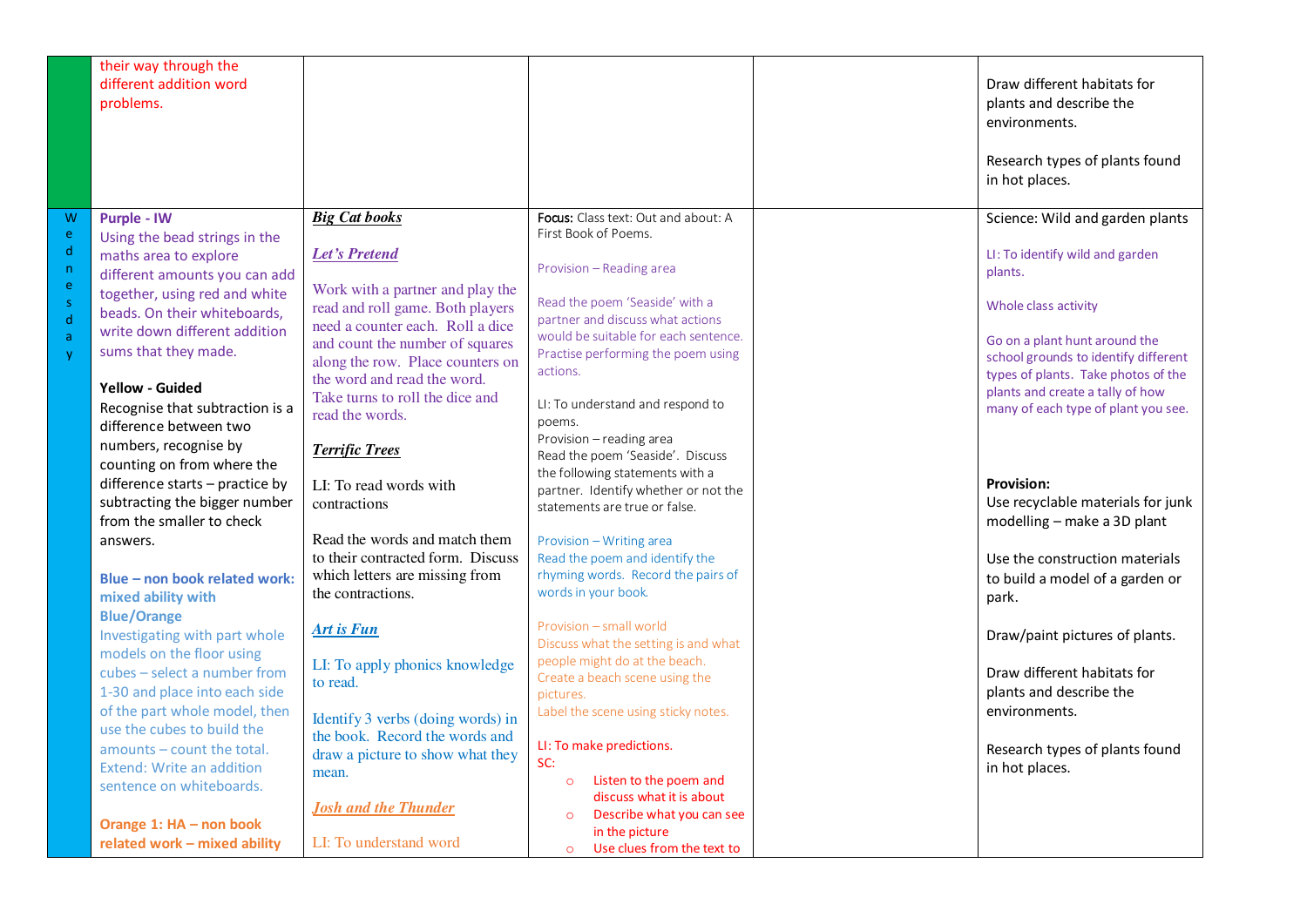|                                        | with Blue/Orange<br>Investigating with part whole<br>models on the floor using<br>cubes - select a number from<br>1-30 and place into each side<br>of the part whole model, then<br>use the cubes to build the<br>amounts - count the total.<br>Extend: Write an addition<br>sentence on whiteboards.<br><b>Orange 2: LA - Guided</b><br>Expected $-x3$ subtraction<br>sentences; Recorded in books<br>Use the multilink cubes and<br>read the simple subtraction<br>sentences - start with the<br>biggest number, subtract the<br>smaller number and identify<br>the amount left.<br>Red - non book related work:<br><b>RECAP SESSION TO EMBED</b><br><b>FLUENCY, NOT RECORDED!</b><br>Creative Area - use the play<br>dough balls to help them work<br>their way through the<br>different addition word<br>problems. | meanings<br>Read the word and use a<br>dictionary to find the meaning.<br>Write the word and add sound<br>buttons. Use the word in a<br>sentence and draw a picture to<br>show the meaning of the word<br><b>Cat, Kid and Duck</b><br>LI: To develop vocabulary from<br>text.<br>SC: Read the questions<br>Discuss your answers<br>Record your ideas | help you create a title for<br>the poem<br>Share your ideas<br>$\circ$<br>Adult to scribe children's ideas.<br><b>Provision:</b><br>Small world area- make a<br>seaside scene using the pictures<br>and objects.<br>Write a description of a seaside<br>setting<br>Paint a picture of a seaside.<br>Construction area - build a<br>seaside scene |                     |
|----------------------------------------|------------------------------------------------------------------------------------------------------------------------------------------------------------------------------------------------------------------------------------------------------------------------------------------------------------------------------------------------------------------------------------------------------------------------------------------------------------------------------------------------------------------------------------------------------------------------------------------------------------------------------------------------------------------------------------------------------------------------------------------------------------------------------------------------------------------------|------------------------------------------------------------------------------------------------------------------------------------------------------------------------------------------------------------------------------------------------------------------------------------------------------------------------------------------------------|--------------------------------------------------------------------------------------------------------------------------------------------------------------------------------------------------------------------------------------------------------------------------------------------------------------------------------------------------|---------------------|
| T.<br>h<br>ū.<br>r<br>s<br>d<br>a<br>ÿ | Purple - non book related<br>work<br>Investigating with part whole<br>models on the floor using<br>cubes - select a number from<br>1-100 and place into each side<br>of the part whole model, then<br>use the cubes to build the<br>amounts - count the total.<br>Extend: Write an addition<br>sentence on whiteboards.                                                                                                                                                                                                                                                                                                                                                                                                                                                                                                | <b>Big Cat books</b><br><b>Let's Pretend</b><br>LI: To read words with<br>contractions<br>Read the words and discuss what<br>the contracted word is. Write the<br>new word under each pair of<br>words.<br><b>Terrific Trees</b>                                                                                                                     | Focus: sentence structure<br>Independent<br>Tricky words dominoes<br>Read the phase 5 tricky words and<br>work with a partner to match<br>dominoes. Match all the words to<br>complete the activity<br><b>Modified</b><br>Writing area - Read the words and<br>use the magnetic letters to make<br>them. Spell the word correctly on             | <b>PPA: PSHE/RE</b> |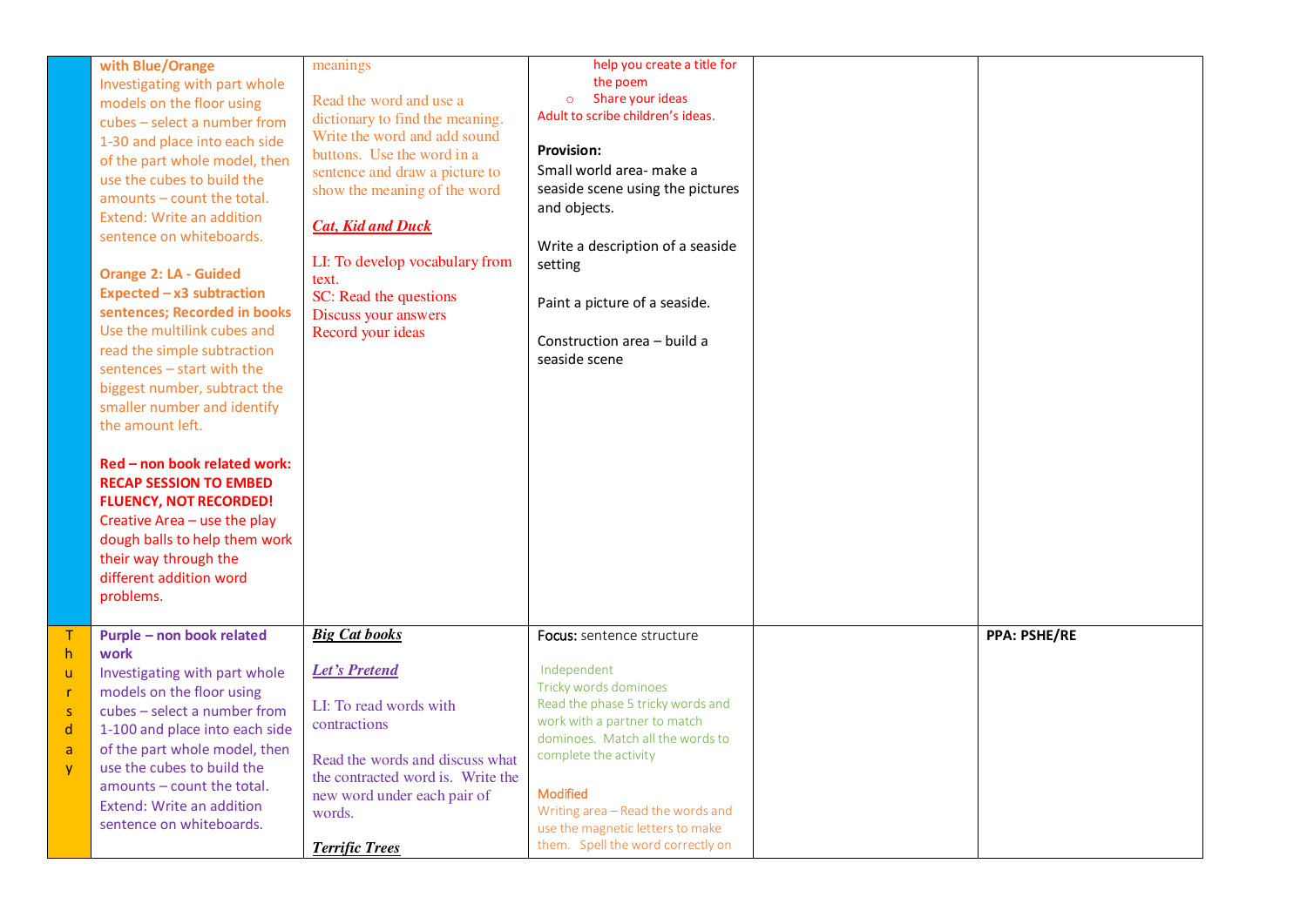|                                 |                                  | the line, and use the words to write                                  |  |
|---------------------------------|----------------------------------|-----------------------------------------------------------------------|--|
| <b>Yellow - Provision</b>       |                                  | your own sentences.                                                   |  |
| Creative Area - use the play    | Work with a partner to read the  |                                                                       |  |
| dough balls to help them work   | high frequency words. Time       |                                                                       |  |
| their way through the           | each other to see how many       | Carpet area - independent                                             |  |
| different addition word         | words you get through in 1       | Make the Phase 2 tricky word using<br>playdough and magnetic letters. |  |
| problems.                       | minute.                          |                                                                       |  |
|                                 |                                  | Trace, then write the word.                                           |  |
| $Blue - IW$                     | Use the words in sentences.      | Activities accessible on seesaw:                                      |  |
|                                 |                                  |                                                                       |  |
| Using the bead strings in the   | <b>Art is Fun</b>                | https://app.seesaw.me/#/activities/li                                 |  |
| maths area to explore           |                                  | brary?my library                                                      |  |
| different amounts you can add   | LI: To apply phonics knowledge   |                                                                       |  |
| together, using red and white   | to read.                         | <b>Provision:</b>                                                     |  |
| beads. On their whiteboards,    |                                  | Small world area- make a                                              |  |
| write down different addition   | Read the Phase 4 words, then cut | seaside scene using the pictures                                      |  |
| sums that they made.            | out the pictures and stick them  | and objects.                                                          |  |
|                                 | under the correct word.          |                                                                       |  |
|                                 |                                  | Write a description of a seaside                                      |  |
| Orange 1: HA - IW - carpet      |                                  |                                                                       |  |
| area                            | Record the words in the          | setting                                                               |  |
| Using the bead strings in the   | appropriate columns.             |                                                                       |  |
| maths area to explore           |                                  | Paint a picture of a seaside.                                         |  |
| different amounts you can add   | <b>Josh and the Thunder</b>      |                                                                       |  |
| together, using red and white   |                                  | Construction area - build a                                           |  |
| beads. On their whiteboards,    | LI: To apply phonics knowledge   | seaside scene                                                         |  |
| write down different addition   | to read.                         |                                                                       |  |
|                                 | Read the story and look for a    |                                                                       |  |
| sums that they made.            | sentence that has a conjunction, |                                                                       |  |
|                                 | and a sentence with an           |                                                                       |  |
| <b>Orange 2: LA - Provision</b> | exclamation mark.                |                                                                       |  |
| Use the sand area to select     |                                  |                                                                       |  |
| two different amounts, then     | <b>Cat, Kid and Duck</b>         |                                                                       |  |
| use the pebbles and the part    |                                  |                                                                       |  |
| whole model to build these      | LI: To develop use of vocabulary |                                                                       |  |
| amounts - complete the          | through text                     |                                                                       |  |
|                                 |                                  |                                                                       |  |
| addition sentence underneath.   |                                  |                                                                       |  |
|                                 | Discuss the different actions    |                                                                       |  |
| Red - Non book related work     | shown in the book.               |                                                                       |  |
| Use the multilink cubes and     | Show three of the actions in     |                                                                       |  |
| read the simple subtraction     | freeze frames.                   |                                                                       |  |
| sentences - start with the      |                                  |                                                                       |  |
| biggest number, subtract the    |                                  |                                                                       |  |
| smaller number and identify     |                                  |                                                                       |  |
| the amount left.                |                                  |                                                                       |  |
|                                 |                                  |                                                                       |  |
|                                 |                                  |                                                                       |  |